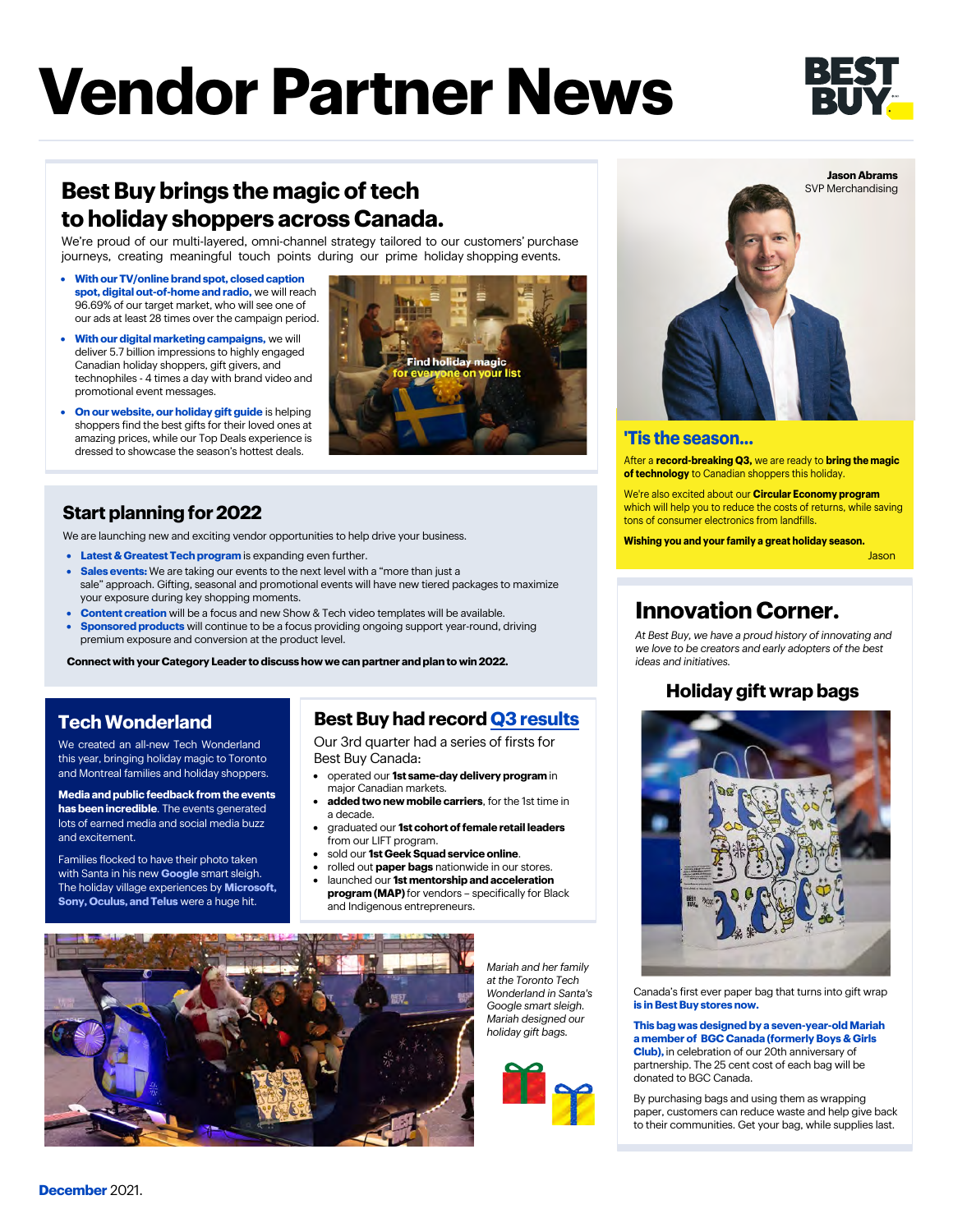# **Vendor Partner News**



## **In the news: recent media coverage**

#### **Black Friday Broadcasts**

- **[Interview: Sunridge Store Leader Cooper Holm](https://calgary.ctvnews.ca/video?clipId=2330565&binId=1.1201914&playlistPageNum=1)** CTV Calgary - Reach: 1,104,439
- **[Stores Kick of Black Friday](https://api.criticalmention.com/app/#/clip/search/17144890-cd86-4904-8b6a-08ad3210d9da?slim=1&token=681b35cc-0bd4-4372-8694-4bd318063274&slim=1)** CTV News Channel - Reach: 3,546,000
- **Interview: Kitchener [Asst. Store Leader Chris Brown](https://london.ctvnews.ca/late-for-black-friday-don-t-rush-retailers-and-shoppers-contend-1.5683001)** CTV London - Reach: 705,000

#### **Holiday Broadcasts - Best Tech Gift showcases**

- **Computers**[: CTV Vancouver Reach: 3,166,642](https://bc.ctvnews.ca/video?clipId=2330729&binId=1.1184756&playlistPageNum=1)
- **Computers**[: CTV Edmonton Reach: 1,759,365](https://edmonton.ctvnews.ca/video?clipId=2327860&binId=1.1203468&playlistPageNum=1)
- **Tech gifts:** [CTV Winnipeg Reach: 144,143](https://winnipeg.ctvnews.ca/video?clipId=2325112&binId=1.1206882&playlistPageNum=1)

#### **Articles**

- **[B.C. shoppers expected to flock to malls for Black Friday](https://biv.com/article/2021/11/bc-shoppers-expected-flock-malls-black-friday)** Business in Vancouver - Reach: 256,000
- **[Wearing too many hats at your small business?](https://nationalpost.com/sponsored/business-sponsored/wearing-too-many-hats-at-your-small-business-theres-help-if-you-know-where-to-look)**  National Post - Reach: 5,210,000
- **[How to get on the smart home bandwagon.](https://nationalpost.com/shopping-essentials/smart-homes-for-dummies-according-to-a-tech-expert)**  National Post - Reach: 5,210,000









### **Best Buy Grade 10 Scholarships**

For 20 years, we have partnered with BGC Canada (formerly Boys & Girls Clubs) to award twenty scholarships to Club members across Canada.

This scholarship program is offered at the Grade 10 level and is designed to help students see postsecondary education as an achievable goal when thinking about life after high school. Scholarships are awarded to youth based on outstanding contributions to their Club and community, academic standing, and financial need.

#### **Since the program began, we've helped more than 400 youth access post-secondary education by investing more than \$3 million in scholarships.**

Last month, we celebrated our 2021 scholarship recipients during a virtual event where Zayn Jaffer, Category Officer presented them with their scholarships along with a gift card to purchase a new laptop. We are thrilled to be able to support these outstanding students and we congratulate all 2021 BGC members on their accomplishments so far.

**Special thank you to our partners at Bose** for donating wireless speakers to each student who received a scholarship this year.





#### **We hope to see you at the Vendor Partner Conference in Las Vegas, in April 2022.**

We hope you can join us for an action-packed conference filled with strategy, reconnection, and giving back. Look out for information regarding sponsorship opportunities in early December.



### **Mountains of toys donated across Canada for the holidays**

**An impressive 82 Best Buy locations are holding toy drives across Canada this year.** Participating stores act as a collection point for toy donations and work with local organizations to make the holidays a little brighter for kids in the community.

This year, we partnered with **CTV's Toy Mountain** in Vancouver, Winnipeg, Ottawa, and Toronto, as well as **Santas Anonymous** in Edmonton, and **The Women's Centre** in Calgary.

**Best Buy Canada has supported CTV's Toy Mountain for 15 years , and over that time our employees have collected more than 45,000 toy donations.** 

We're delighted to be supporting these initiatives again this year. **To contribute toys to these initiatives, please visit your local Best Buy.**